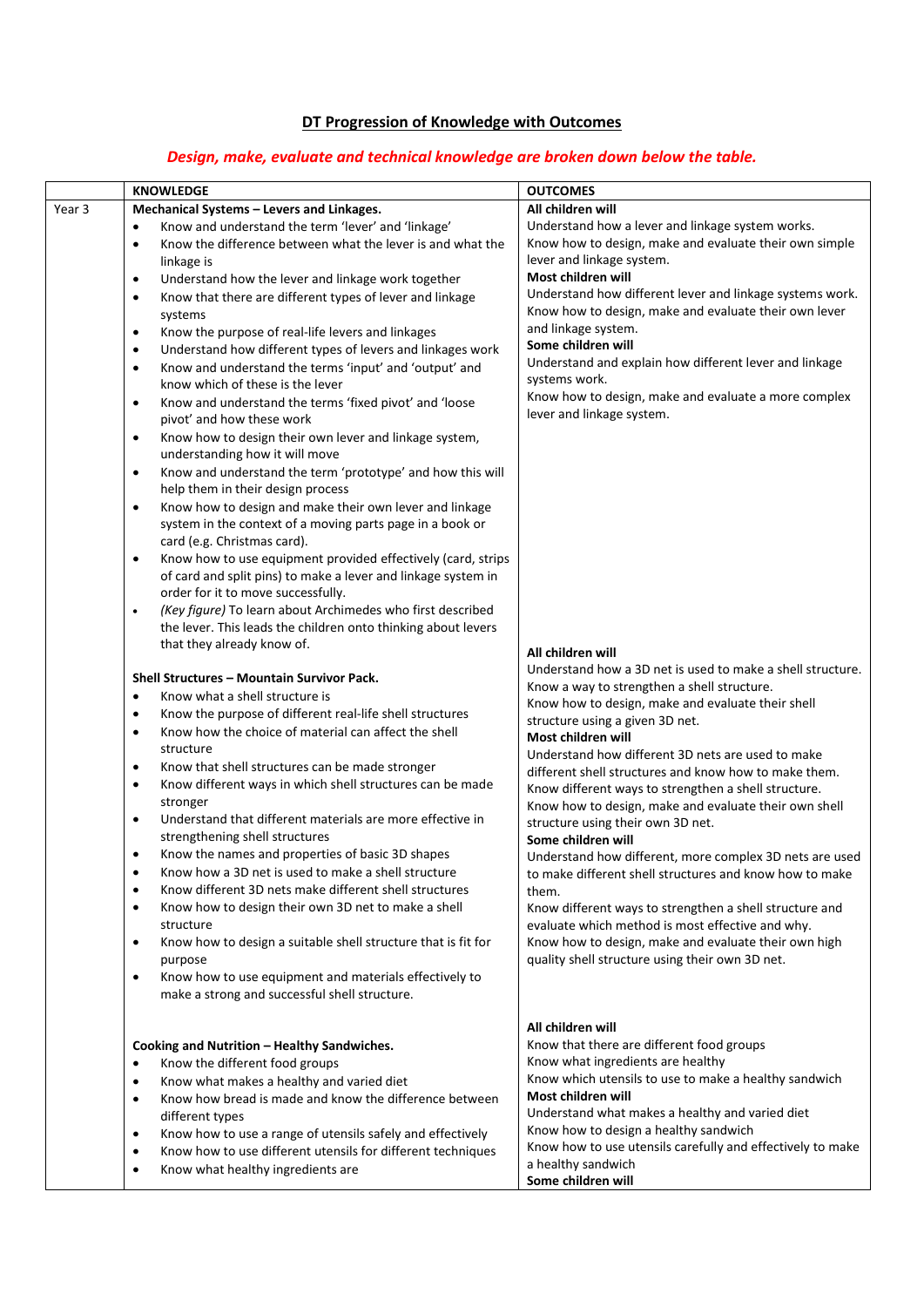|        | Know what makes a healthy sandwich<br>$\bullet$<br>Know which ingredients to choose to design a healthy<br>$\bullet$<br>sandwich | Understand what makes a healthy and varied diet and<br>explain why this is important<br>Identify the different uses of different utensils and use |
|--------|----------------------------------------------------------------------------------------------------------------------------------|---------------------------------------------------------------------------------------------------------------------------------------------------|
|        | Know how to use the utensils and ingredients to make a<br>$\bullet$<br>healthy sandwich.                                         | these safely and effectively for different purposes in order<br>to make a healthy sandwich                                                        |
| Year 4 | <b>Textiles - Mittens</b>                                                                                                        | All children will                                                                                                                                 |
|        | Know that different gloves are made from different materials<br>$\bullet$                                                        | Use a simple stitch to join fabric together                                                                                                       |
|        | Use a range of language to describe different materials<br>$\bullet$                                                             |                                                                                                                                                   |
|        |                                                                                                                                  | Most children will                                                                                                                                |
|        | Know that different materials have different purposes<br>$\bullet$                                                               | Use an effective stitch to join fabric together                                                                                                   |
|        | Know how different materials can be fastened together<br>$\bullet$                                                               |                                                                                                                                                   |
|        | Know different ways to strengthen, stiffen and reinforce<br>$\bullet$                                                            | Some children will                                                                                                                                |
|        | different materials                                                                                                              |                                                                                                                                                   |
|        | Know how to thread a needle<br>$\bullet$                                                                                         | Understand that different stitches have different purposes                                                                                        |
|        | Know how to tie a knot at the end of their thread<br>$\bullet$                                                                   | and choose the most appropriate stitch to fasten the fabric                                                                                       |
|        | Know how to safely use a needle when sewing<br>$\bullet$                                                                         | together                                                                                                                                          |
|        | Know the following stitches: running stitch, back stitch,<br>$\bullet$<br>blanket stitch and over stitch                         |                                                                                                                                                   |
|        | Know how to create the following stitches: running stitch,<br>$\bullet$<br>back stitch, blanket stitch and over stitch           |                                                                                                                                                   |
|        | Know how to create a more complex stitch: cross stitch<br>$\bullet$                                                              |                                                                                                                                                   |
|        | Know how to 'cast-off' to secure their thread when they have<br>$\bullet$<br>finished sewing                                     |                                                                                                                                                   |
|        | Know the purpose of different stitches<br>$\bullet$                                                                              |                                                                                                                                                   |
|        | Know how to overcome problems when sewing<br>$\bullet$                                                                           |                                                                                                                                                   |
|        | Know how to design their own mittens<br>$\bullet$                                                                                |                                                                                                                                                   |
|        | Know how to make a prototype out of paper and know why<br>$\bullet$                                                              |                                                                                                                                                   |
|        | this helps to make the final product                                                                                             |                                                                                                                                                   |
|        | Know how to make their own mittens using sewing.<br>$\bullet$                                                                    |                                                                                                                                                   |
|        | (Key figure) To learn about the history of mittens and the role<br>$\bullet$                                                     |                                                                                                                                                   |
|        | that Marit Emstad and Abby Condon played in developing                                                                           |                                                                                                                                                   |
|        | them.                                                                                                                            |                                                                                                                                                   |
|        |                                                                                                                                  |                                                                                                                                                   |
|        | <b>Electrical Systems - Robots</b>                                                                                               | All children will                                                                                                                                 |
|        | Know that a circuit is made up of different components<br>$\bullet$                                                              | To build a simple circuit with two lightbulbs and a given                                                                                         |
|        | Know the names of the different components in a simple<br>$\bullet$                                                              | switch.                                                                                                                                           |
|        | circuit (light bulb, battery, battery holder, wire)                                                                              | Most children will                                                                                                                                |
|        | Know and understand the purpose of each component in a<br>$\bullet$                                                              | To build a simple circuit with two light bulbs and a                                                                                              |
|        | circuit                                                                                                                          | homemade switch.                                                                                                                                  |
|        | Know how to make a simple circuit work                                                                                           |                                                                                                                                                   |
|        | Know the different types of switch<br>$\bullet$                                                                                  | Some children will                                                                                                                                |
|        |                                                                                                                                  | To independently problem solve while making a simple                                                                                              |
|        | Know the purpose of a switch in a circuit and how it works<br>$\bullet$                                                          | circuit with two light bulbs and an effective homemade<br>switch.                                                                                 |
|        | Know how to make a homemade switch<br>$\bullet$                                                                                  |                                                                                                                                                   |
|        | Know how to design a simple circuit in a 'robot'<br>$\bullet$                                                                    |                                                                                                                                                   |
|        | Know how to make a simple circuit<br>$\bullet$                                                                                   |                                                                                                                                                   |
|        | Know how to use a cardboard box to make a 'robot'<br>$\bullet$                                                                   |                                                                                                                                                   |
|        | Know how to evaluate their final product against the success<br>$\bullet$                                                        |                                                                                                                                                   |
|        | criteria                                                                                                                         |                                                                                                                                                   |
|        | Know how to use the equipment safely<br>$\bullet$                                                                                |                                                                                                                                                   |
|        |                                                                                                                                  | All children will                                                                                                                                 |
|        |                                                                                                                                  |                                                                                                                                                   |
|        | Cooking and Nutrition - Spanish Wraps                                                                                            | Know how to design a healthy wrap.                                                                                                                |
|        | Know the different food groups<br>$\bullet$                                                                                      | With support, use the utensils and techniques to make a                                                                                           |
|        | Know what makes a healthy and varied diet<br>$\bullet$                                                                           | healthy wrap.                                                                                                                                     |
|        | Know what healthy ingredients are<br>$\bullet$                                                                                   | Most children will                                                                                                                                |
|        | Know which foods belong to which food group<br>$\bullet$                                                                         | To design a healthy wrap based on a success criteria.                                                                                             |
|        | Assess their own diets in terms of how healthy and balanced<br>$\bullet$                                                         | To use the utensils and techniques appropriately to make                                                                                          |
|        | it is                                                                                                                            | a healthy wrap.                                                                                                                                   |
|        | Know what a wrap is<br>$\bullet$                                                                                                 | Some children will                                                                                                                                |
|        | Know the different kinds of wraps available<br>$\bullet$                                                                         | To design an appealing looking and tasty, healthy wrap for                                                                                        |
|        | Know what Spanish wrap ingredients are<br>$\bullet$                                                                              | an event.                                                                                                                                         |
|        |                                                                                                                                  |                                                                                                                                                   |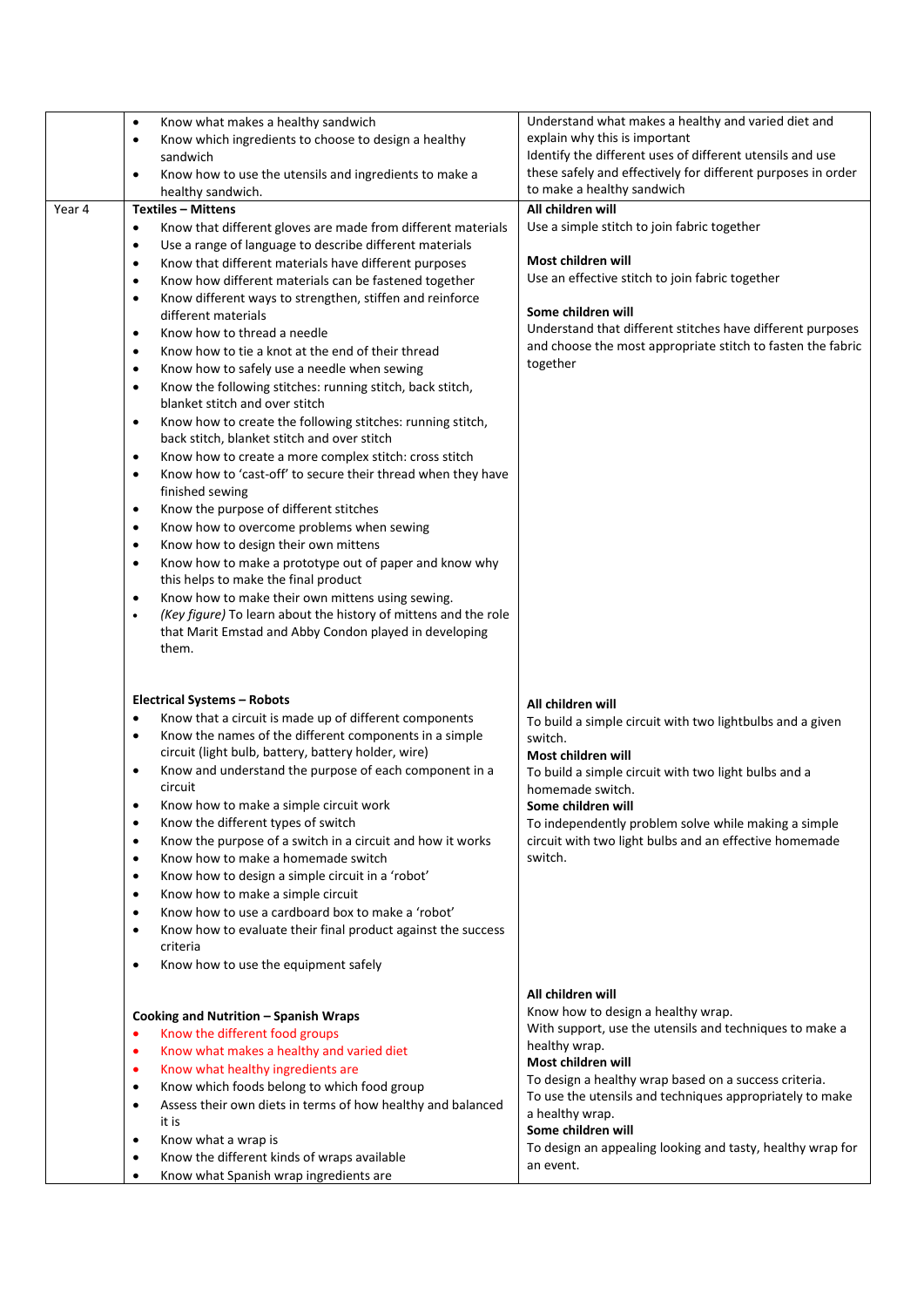| Know the risks involved when handling and preparing food<br>$\bullet$<br>Know how to use different utensils for different techniques<br>٠<br>Know how to use a range of utensils safely and effectively<br>$\bullet$<br>Understand the purpose of their final product<br>$\bullet$<br>Know how to design a set of success criteria to follow during<br>$\bullet$<br>the planning process<br>Know how to write a set of instructions for making a healthy<br>$\bullet$<br>wrap<br>Know how to design a healthy Spanish wrap<br>$\bullet$<br>Know how to make a healthy Spanish wrap<br>$\bullet$<br>Know how to evaluate their final product against the success<br>$\bullet$<br>criteria<br>All children will<br>Year 5<br>Cooking and Nutrition - Pizza Making<br>Understand how key chefs have influenced eating habits<br>To know that all food comes from plants or animals<br>$\bullet$<br>To know how to use techniques such as cutting, peeling<br>Understand about seasonality in relation to food products<br>$\bullet$<br>and grating<br>Understand the source of different food products<br>$\bullet$<br>To know how to prepare simple dishes safely and<br>Know and use relevant technical and sensory vocabulary<br>$\bullet$<br>hygienically<br>Know how to use different utensils for different techniques<br>$\bullet$<br>Know how to use equipment including heat sources to<br>$\bullet$<br>Most children will<br>prepare and cook food<br>To know that food is grown, reared and caught in the UK,<br>Know how to measure out, cut, shape and combine different<br>$\bullet$<br>Europe and the wider world<br>ingredients<br>To know how to use a range of techniques such as peeling,<br>Know how to safely conduct the following skills:<br>$\bullet$<br>chopping, slicing, grating, mixing,<br>grease a baking tray<br>spreading, kneading and baking<br>sift flour into a bowl<br>To know how to prepare and cook a variety of<br>rub the butter or margarine into the flour until it<br>predominantly savoury dishes safely and<br>resembles fine breadcrumbs<br>hygienically including, where appropriate, the use of a<br>whisk the egg and milk together in a small bowl with a<br>heat source<br>fork<br>mix to form a soft dough ball<br>roll out the dough on a floured surface to form a large<br>Some children will<br>circle<br>To know how food is processed into ingredients that can<br>spread the tomato pizza sauce over the base of the pizza<br>be eaten or used in cooking<br>slice the tomato<br>To know that recipes can be adapted to change the<br>peel an onion<br>appearance, taste, texture and aroma<br>arrange the toppings in an appealing way<br>To independently assess which technique is most<br>grate the cheese<br>appropriate to use e.g. peeling, chopping, slicing, grating,<br>sprinkle the grated cheese and herbs on top.<br>mixing, spreading, kneading and baking<br>Know that the appearance of the ingredients on a pizza can<br>$\bullet$<br>how to prepare and cook a variety of predominantly<br>add to its appeal<br>savoury dishes safely and<br>Understand the purpose of their final product<br>$\bullet$<br>hygienically including the use of a heat source<br>Know how to design a set of success criteria to follow during<br>$\bullet$<br>the planning process<br>Know how to design an appealing pizza<br>$\bullet$<br>Know how to make an appealing pizza<br>$\bullet$<br>Know how to evaluate their final product against the success<br>$\bullet$<br>criteria.<br>(Key figure) To learn about the chef Jamie Oliver and to find<br>$\bullet$<br>out about how he has influenced our healthy eating habits.<br><b>Structures - Bird Hides</b><br>All children will<br>Know key events and individuals relevant to frame structures<br>$\bullet$<br>To begin to understand how to strengthen, stiffen and<br>Know the purpose of a structure<br>$\bullet$<br>reinforce 3-D frameworks.<br>Know what makes a structure effective<br>$\bullet$<br>To develop a simple design specification.<br>Know what materials have been used to create a structure<br>With support, to use tools to measure, mark out, cut,<br>$\bullet$<br>shape and join construction materials to make frameworks<br>Know that a structure can be strengthened<br>$\bullet$ | $\bullet$<br>Know how to describe the taste, smell, texture and<br>appearance of different wrap ingredients<br>Understand basic food hygiene practices<br>$\bullet$ | To independently assess which utensils and techniques<br>should be used to make a healthy wrap and explain their<br>reasons for this. |
|-----------------------------------------------------------------------------------------------------------------------------------------------------------------------------------------------------------------------------------------------------------------------------------------------------------------------------------------------------------------------------------------------------------------------------------------------------------------------------------------------------------------------------------------------------------------------------------------------------------------------------------------------------------------------------------------------------------------------------------------------------------------------------------------------------------------------------------------------------------------------------------------------------------------------------------------------------------------------------------------------------------------------------------------------------------------------------------------------------------------------------------------------------------------------------------------------------------------------------------------------------------------------------------------------------------------------------------------------------------------------------------------------------------------------------------------------------------------------------------------------------------------------------------------------------------------------------------------------------------------------------------------------------------------------------------------------------------------------------------------------------------------------------------------------------------------------------------------------------------------------------------------------------------------------------------------------------------------------------------------------------------------------------------------------------------------------------------------------------------------------------------------------------------------------------------------------------------------------------------------------------------------------------------------------------------------------------------------------------------------------------------------------------------------------------------------------------------------------------------------------------------------------------------------------------------------------------------------------------------------------------------------------------------------------------------------------------------------------------------------------------------------------------------------------------------------------------------------------------------------------------------------------------------------------------------------------------------------------------------------------------------------------------------------------------------------------------------------------------------------------------------------------------------------------------------------------------------------------------------------------------------------------------------------------------------------------------------------------------------------------------------------------------------------------------------------------------------------------------------------------------------------------------------------------------------------------------------------------------------------------------------------------------------------------------------------------------------------------------------------------------------------------------------------------------------------------------------------------------------------------------------------------------------------------------------------------------------------------------------------------------------------------------------------------------------------------------------------------------------------------------------------------------------------------------------------------------------------------------------------------------------------------------------------------------------------------------------|---------------------------------------------------------------------------------------------------------------------------------------------------------------------|---------------------------------------------------------------------------------------------------------------------------------------|
|                                                                                                                                                                                                                                                                                                                                                                                                                                                                                                                                                                                                                                                                                                                                                                                                                                                                                                                                                                                                                                                                                                                                                                                                                                                                                                                                                                                                                                                                                                                                                                                                                                                                                                                                                                                                                                                                                                                                                                                                                                                                                                                                                                                                                                                                                                                                                                                                                                                                                                                                                                                                                                                                                                                                                                                                                                                                                                                                                                                                                                                                                                                                                                                                                                                                                                                                                                                                                                                                                                                                                                                                                                                                                                                                                                                                                                                                                                                                                                                                                                                                                                                                                                                                                                                                                                                                   |                                                                                                                                                                     |                                                                                                                                       |
|                                                                                                                                                                                                                                                                                                                                                                                                                                                                                                                                                                                                                                                                                                                                                                                                                                                                                                                                                                                                                                                                                                                                                                                                                                                                                                                                                                                                                                                                                                                                                                                                                                                                                                                                                                                                                                                                                                                                                                                                                                                                                                                                                                                                                                                                                                                                                                                                                                                                                                                                                                                                                                                                                                                                                                                                                                                                                                                                                                                                                                                                                                                                                                                                                                                                                                                                                                                                                                                                                                                                                                                                                                                                                                                                                                                                                                                                                                                                                                                                                                                                                                                                                                                                                                                                                                                                   |                                                                                                                                                                     |                                                                                                                                       |
|                                                                                                                                                                                                                                                                                                                                                                                                                                                                                                                                                                                                                                                                                                                                                                                                                                                                                                                                                                                                                                                                                                                                                                                                                                                                                                                                                                                                                                                                                                                                                                                                                                                                                                                                                                                                                                                                                                                                                                                                                                                                                                                                                                                                                                                                                                                                                                                                                                                                                                                                                                                                                                                                                                                                                                                                                                                                                                                                                                                                                                                                                                                                                                                                                                                                                                                                                                                                                                                                                                                                                                                                                                                                                                                                                                                                                                                                                                                                                                                                                                                                                                                                                                                                                                                                                                                                   |                                                                                                                                                                     |                                                                                                                                       |
|                                                                                                                                                                                                                                                                                                                                                                                                                                                                                                                                                                                                                                                                                                                                                                                                                                                                                                                                                                                                                                                                                                                                                                                                                                                                                                                                                                                                                                                                                                                                                                                                                                                                                                                                                                                                                                                                                                                                                                                                                                                                                                                                                                                                                                                                                                                                                                                                                                                                                                                                                                                                                                                                                                                                                                                                                                                                                                                                                                                                                                                                                                                                                                                                                                                                                                                                                                                                                                                                                                                                                                                                                                                                                                                                                                                                                                                                                                                                                                                                                                                                                                                                                                                                                                                                                                                                   |                                                                                                                                                                     |                                                                                                                                       |
|                                                                                                                                                                                                                                                                                                                                                                                                                                                                                                                                                                                                                                                                                                                                                                                                                                                                                                                                                                                                                                                                                                                                                                                                                                                                                                                                                                                                                                                                                                                                                                                                                                                                                                                                                                                                                                                                                                                                                                                                                                                                                                                                                                                                                                                                                                                                                                                                                                                                                                                                                                                                                                                                                                                                                                                                                                                                                                                                                                                                                                                                                                                                                                                                                                                                                                                                                                                                                                                                                                                                                                                                                                                                                                                                                                                                                                                                                                                                                                                                                                                                                                                                                                                                                                                                                                                                   |                                                                                                                                                                     |                                                                                                                                       |
|                                                                                                                                                                                                                                                                                                                                                                                                                                                                                                                                                                                                                                                                                                                                                                                                                                                                                                                                                                                                                                                                                                                                                                                                                                                                                                                                                                                                                                                                                                                                                                                                                                                                                                                                                                                                                                                                                                                                                                                                                                                                                                                                                                                                                                                                                                                                                                                                                                                                                                                                                                                                                                                                                                                                                                                                                                                                                                                                                                                                                                                                                                                                                                                                                                                                                                                                                                                                                                                                                                                                                                                                                                                                                                                                                                                                                                                                                                                                                                                                                                                                                                                                                                                                                                                                                                                                   |                                                                                                                                                                     |                                                                                                                                       |
|                                                                                                                                                                                                                                                                                                                                                                                                                                                                                                                                                                                                                                                                                                                                                                                                                                                                                                                                                                                                                                                                                                                                                                                                                                                                                                                                                                                                                                                                                                                                                                                                                                                                                                                                                                                                                                                                                                                                                                                                                                                                                                                                                                                                                                                                                                                                                                                                                                                                                                                                                                                                                                                                                                                                                                                                                                                                                                                                                                                                                                                                                                                                                                                                                                                                                                                                                                                                                                                                                                                                                                                                                                                                                                                                                                                                                                                                                                                                                                                                                                                                                                                                                                                                                                                                                                                                   |                                                                                                                                                                     |                                                                                                                                       |
|                                                                                                                                                                                                                                                                                                                                                                                                                                                                                                                                                                                                                                                                                                                                                                                                                                                                                                                                                                                                                                                                                                                                                                                                                                                                                                                                                                                                                                                                                                                                                                                                                                                                                                                                                                                                                                                                                                                                                                                                                                                                                                                                                                                                                                                                                                                                                                                                                                                                                                                                                                                                                                                                                                                                                                                                                                                                                                                                                                                                                                                                                                                                                                                                                                                                                                                                                                                                                                                                                                                                                                                                                                                                                                                                                                                                                                                                                                                                                                                                                                                                                                                                                                                                                                                                                                                                   |                                                                                                                                                                     |                                                                                                                                       |
|                                                                                                                                                                                                                                                                                                                                                                                                                                                                                                                                                                                                                                                                                                                                                                                                                                                                                                                                                                                                                                                                                                                                                                                                                                                                                                                                                                                                                                                                                                                                                                                                                                                                                                                                                                                                                                                                                                                                                                                                                                                                                                                                                                                                                                                                                                                                                                                                                                                                                                                                                                                                                                                                                                                                                                                                                                                                                                                                                                                                                                                                                                                                                                                                                                                                                                                                                                                                                                                                                                                                                                                                                                                                                                                                                                                                                                                                                                                                                                                                                                                                                                                                                                                                                                                                                                                                   |                                                                                                                                                                     |                                                                                                                                       |
|                                                                                                                                                                                                                                                                                                                                                                                                                                                                                                                                                                                                                                                                                                                                                                                                                                                                                                                                                                                                                                                                                                                                                                                                                                                                                                                                                                                                                                                                                                                                                                                                                                                                                                                                                                                                                                                                                                                                                                                                                                                                                                                                                                                                                                                                                                                                                                                                                                                                                                                                                                                                                                                                                                                                                                                                                                                                                                                                                                                                                                                                                                                                                                                                                                                                                                                                                                                                                                                                                                                                                                                                                                                                                                                                                                                                                                                                                                                                                                                                                                                                                                                                                                                                                                                                                                                                   |                                                                                                                                                                     |                                                                                                                                       |
|                                                                                                                                                                                                                                                                                                                                                                                                                                                                                                                                                                                                                                                                                                                                                                                                                                                                                                                                                                                                                                                                                                                                                                                                                                                                                                                                                                                                                                                                                                                                                                                                                                                                                                                                                                                                                                                                                                                                                                                                                                                                                                                                                                                                                                                                                                                                                                                                                                                                                                                                                                                                                                                                                                                                                                                                                                                                                                                                                                                                                                                                                                                                                                                                                                                                                                                                                                                                                                                                                                                                                                                                                                                                                                                                                                                                                                                                                                                                                                                                                                                                                                                                                                                                                                                                                                                                   |                                                                                                                                                                     |                                                                                                                                       |
|                                                                                                                                                                                                                                                                                                                                                                                                                                                                                                                                                                                                                                                                                                                                                                                                                                                                                                                                                                                                                                                                                                                                                                                                                                                                                                                                                                                                                                                                                                                                                                                                                                                                                                                                                                                                                                                                                                                                                                                                                                                                                                                                                                                                                                                                                                                                                                                                                                                                                                                                                                                                                                                                                                                                                                                                                                                                                                                                                                                                                                                                                                                                                                                                                                                                                                                                                                                                                                                                                                                                                                                                                                                                                                                                                                                                                                                                                                                                                                                                                                                                                                                                                                                                                                                                                                                                   |                                                                                                                                                                     |                                                                                                                                       |
|                                                                                                                                                                                                                                                                                                                                                                                                                                                                                                                                                                                                                                                                                                                                                                                                                                                                                                                                                                                                                                                                                                                                                                                                                                                                                                                                                                                                                                                                                                                                                                                                                                                                                                                                                                                                                                                                                                                                                                                                                                                                                                                                                                                                                                                                                                                                                                                                                                                                                                                                                                                                                                                                                                                                                                                                                                                                                                                                                                                                                                                                                                                                                                                                                                                                                                                                                                                                                                                                                                                                                                                                                                                                                                                                                                                                                                                                                                                                                                                                                                                                                                                                                                                                                                                                                                                                   |                                                                                                                                                                     |                                                                                                                                       |
|                                                                                                                                                                                                                                                                                                                                                                                                                                                                                                                                                                                                                                                                                                                                                                                                                                                                                                                                                                                                                                                                                                                                                                                                                                                                                                                                                                                                                                                                                                                                                                                                                                                                                                                                                                                                                                                                                                                                                                                                                                                                                                                                                                                                                                                                                                                                                                                                                                                                                                                                                                                                                                                                                                                                                                                                                                                                                                                                                                                                                                                                                                                                                                                                                                                                                                                                                                                                                                                                                                                                                                                                                                                                                                                                                                                                                                                                                                                                                                                                                                                                                                                                                                                                                                                                                                                                   |                                                                                                                                                                     |                                                                                                                                       |
|                                                                                                                                                                                                                                                                                                                                                                                                                                                                                                                                                                                                                                                                                                                                                                                                                                                                                                                                                                                                                                                                                                                                                                                                                                                                                                                                                                                                                                                                                                                                                                                                                                                                                                                                                                                                                                                                                                                                                                                                                                                                                                                                                                                                                                                                                                                                                                                                                                                                                                                                                                                                                                                                                                                                                                                                                                                                                                                                                                                                                                                                                                                                                                                                                                                                                                                                                                                                                                                                                                                                                                                                                                                                                                                                                                                                                                                                                                                                                                                                                                                                                                                                                                                                                                                                                                                                   |                                                                                                                                                                     |                                                                                                                                       |
|                                                                                                                                                                                                                                                                                                                                                                                                                                                                                                                                                                                                                                                                                                                                                                                                                                                                                                                                                                                                                                                                                                                                                                                                                                                                                                                                                                                                                                                                                                                                                                                                                                                                                                                                                                                                                                                                                                                                                                                                                                                                                                                                                                                                                                                                                                                                                                                                                                                                                                                                                                                                                                                                                                                                                                                                                                                                                                                                                                                                                                                                                                                                                                                                                                                                                                                                                                                                                                                                                                                                                                                                                                                                                                                                                                                                                                                                                                                                                                                                                                                                                                                                                                                                                                                                                                                                   |                                                                                                                                                                     |                                                                                                                                       |
|                                                                                                                                                                                                                                                                                                                                                                                                                                                                                                                                                                                                                                                                                                                                                                                                                                                                                                                                                                                                                                                                                                                                                                                                                                                                                                                                                                                                                                                                                                                                                                                                                                                                                                                                                                                                                                                                                                                                                                                                                                                                                                                                                                                                                                                                                                                                                                                                                                                                                                                                                                                                                                                                                                                                                                                                                                                                                                                                                                                                                                                                                                                                                                                                                                                                                                                                                                                                                                                                                                                                                                                                                                                                                                                                                                                                                                                                                                                                                                                                                                                                                                                                                                                                                                                                                                                                   |                                                                                                                                                                     |                                                                                                                                       |
|                                                                                                                                                                                                                                                                                                                                                                                                                                                                                                                                                                                                                                                                                                                                                                                                                                                                                                                                                                                                                                                                                                                                                                                                                                                                                                                                                                                                                                                                                                                                                                                                                                                                                                                                                                                                                                                                                                                                                                                                                                                                                                                                                                                                                                                                                                                                                                                                                                                                                                                                                                                                                                                                                                                                                                                                                                                                                                                                                                                                                                                                                                                                                                                                                                                                                                                                                                                                                                                                                                                                                                                                                                                                                                                                                                                                                                                                                                                                                                                                                                                                                                                                                                                                                                                                                                                                   |                                                                                                                                                                     |                                                                                                                                       |
|                                                                                                                                                                                                                                                                                                                                                                                                                                                                                                                                                                                                                                                                                                                                                                                                                                                                                                                                                                                                                                                                                                                                                                                                                                                                                                                                                                                                                                                                                                                                                                                                                                                                                                                                                                                                                                                                                                                                                                                                                                                                                                                                                                                                                                                                                                                                                                                                                                                                                                                                                                                                                                                                                                                                                                                                                                                                                                                                                                                                                                                                                                                                                                                                                                                                                                                                                                                                                                                                                                                                                                                                                                                                                                                                                                                                                                                                                                                                                                                                                                                                                                                                                                                                                                                                                                                                   |                                                                                                                                                                     |                                                                                                                                       |
|                                                                                                                                                                                                                                                                                                                                                                                                                                                                                                                                                                                                                                                                                                                                                                                                                                                                                                                                                                                                                                                                                                                                                                                                                                                                                                                                                                                                                                                                                                                                                                                                                                                                                                                                                                                                                                                                                                                                                                                                                                                                                                                                                                                                                                                                                                                                                                                                                                                                                                                                                                                                                                                                                                                                                                                                                                                                                                                                                                                                                                                                                                                                                                                                                                                                                                                                                                                                                                                                                                                                                                                                                                                                                                                                                                                                                                                                                                                                                                                                                                                                                                                                                                                                                                                                                                                                   |                                                                                                                                                                     |                                                                                                                                       |
|                                                                                                                                                                                                                                                                                                                                                                                                                                                                                                                                                                                                                                                                                                                                                                                                                                                                                                                                                                                                                                                                                                                                                                                                                                                                                                                                                                                                                                                                                                                                                                                                                                                                                                                                                                                                                                                                                                                                                                                                                                                                                                                                                                                                                                                                                                                                                                                                                                                                                                                                                                                                                                                                                                                                                                                                                                                                                                                                                                                                                                                                                                                                                                                                                                                                                                                                                                                                                                                                                                                                                                                                                                                                                                                                                                                                                                                                                                                                                                                                                                                                                                                                                                                                                                                                                                                                   |                                                                                                                                                                     |                                                                                                                                       |
|                                                                                                                                                                                                                                                                                                                                                                                                                                                                                                                                                                                                                                                                                                                                                                                                                                                                                                                                                                                                                                                                                                                                                                                                                                                                                                                                                                                                                                                                                                                                                                                                                                                                                                                                                                                                                                                                                                                                                                                                                                                                                                                                                                                                                                                                                                                                                                                                                                                                                                                                                                                                                                                                                                                                                                                                                                                                                                                                                                                                                                                                                                                                                                                                                                                                                                                                                                                                                                                                                                                                                                                                                                                                                                                                                                                                                                                                                                                                                                                                                                                                                                                                                                                                                                                                                                                                   |                                                                                                                                                                     |                                                                                                                                       |
|                                                                                                                                                                                                                                                                                                                                                                                                                                                                                                                                                                                                                                                                                                                                                                                                                                                                                                                                                                                                                                                                                                                                                                                                                                                                                                                                                                                                                                                                                                                                                                                                                                                                                                                                                                                                                                                                                                                                                                                                                                                                                                                                                                                                                                                                                                                                                                                                                                                                                                                                                                                                                                                                                                                                                                                                                                                                                                                                                                                                                                                                                                                                                                                                                                                                                                                                                                                                                                                                                                                                                                                                                                                                                                                                                                                                                                                                                                                                                                                                                                                                                                                                                                                                                                                                                                                                   |                                                                                                                                                                     |                                                                                                                                       |
|                                                                                                                                                                                                                                                                                                                                                                                                                                                                                                                                                                                                                                                                                                                                                                                                                                                                                                                                                                                                                                                                                                                                                                                                                                                                                                                                                                                                                                                                                                                                                                                                                                                                                                                                                                                                                                                                                                                                                                                                                                                                                                                                                                                                                                                                                                                                                                                                                                                                                                                                                                                                                                                                                                                                                                                                                                                                                                                                                                                                                                                                                                                                                                                                                                                                                                                                                                                                                                                                                                                                                                                                                                                                                                                                                                                                                                                                                                                                                                                                                                                                                                                                                                                                                                                                                                                                   |                                                                                                                                                                     |                                                                                                                                       |
|                                                                                                                                                                                                                                                                                                                                                                                                                                                                                                                                                                                                                                                                                                                                                                                                                                                                                                                                                                                                                                                                                                                                                                                                                                                                                                                                                                                                                                                                                                                                                                                                                                                                                                                                                                                                                                                                                                                                                                                                                                                                                                                                                                                                                                                                                                                                                                                                                                                                                                                                                                                                                                                                                                                                                                                                                                                                                                                                                                                                                                                                                                                                                                                                                                                                                                                                                                                                                                                                                                                                                                                                                                                                                                                                                                                                                                                                                                                                                                                                                                                                                                                                                                                                                                                                                                                                   |                                                                                                                                                                     |                                                                                                                                       |
|                                                                                                                                                                                                                                                                                                                                                                                                                                                                                                                                                                                                                                                                                                                                                                                                                                                                                                                                                                                                                                                                                                                                                                                                                                                                                                                                                                                                                                                                                                                                                                                                                                                                                                                                                                                                                                                                                                                                                                                                                                                                                                                                                                                                                                                                                                                                                                                                                                                                                                                                                                                                                                                                                                                                                                                                                                                                                                                                                                                                                                                                                                                                                                                                                                                                                                                                                                                                                                                                                                                                                                                                                                                                                                                                                                                                                                                                                                                                                                                                                                                                                                                                                                                                                                                                                                                                   |                                                                                                                                                                     |                                                                                                                                       |
|                                                                                                                                                                                                                                                                                                                                                                                                                                                                                                                                                                                                                                                                                                                                                                                                                                                                                                                                                                                                                                                                                                                                                                                                                                                                                                                                                                                                                                                                                                                                                                                                                                                                                                                                                                                                                                                                                                                                                                                                                                                                                                                                                                                                                                                                                                                                                                                                                                                                                                                                                                                                                                                                                                                                                                                                                                                                                                                                                                                                                                                                                                                                                                                                                                                                                                                                                                                                                                                                                                                                                                                                                                                                                                                                                                                                                                                                                                                                                                                                                                                                                                                                                                                                                                                                                                                                   |                                                                                                                                                                     |                                                                                                                                       |
|                                                                                                                                                                                                                                                                                                                                                                                                                                                                                                                                                                                                                                                                                                                                                                                                                                                                                                                                                                                                                                                                                                                                                                                                                                                                                                                                                                                                                                                                                                                                                                                                                                                                                                                                                                                                                                                                                                                                                                                                                                                                                                                                                                                                                                                                                                                                                                                                                                                                                                                                                                                                                                                                                                                                                                                                                                                                                                                                                                                                                                                                                                                                                                                                                                                                                                                                                                                                                                                                                                                                                                                                                                                                                                                                                                                                                                                                                                                                                                                                                                                                                                                                                                                                                                                                                                                                   |                                                                                                                                                                     |                                                                                                                                       |
|                                                                                                                                                                                                                                                                                                                                                                                                                                                                                                                                                                                                                                                                                                                                                                                                                                                                                                                                                                                                                                                                                                                                                                                                                                                                                                                                                                                                                                                                                                                                                                                                                                                                                                                                                                                                                                                                                                                                                                                                                                                                                                                                                                                                                                                                                                                                                                                                                                                                                                                                                                                                                                                                                                                                                                                                                                                                                                                                                                                                                                                                                                                                                                                                                                                                                                                                                                                                                                                                                                                                                                                                                                                                                                                                                                                                                                                                                                                                                                                                                                                                                                                                                                                                                                                                                                                                   |                                                                                                                                                                     |                                                                                                                                       |
|                                                                                                                                                                                                                                                                                                                                                                                                                                                                                                                                                                                                                                                                                                                                                                                                                                                                                                                                                                                                                                                                                                                                                                                                                                                                                                                                                                                                                                                                                                                                                                                                                                                                                                                                                                                                                                                                                                                                                                                                                                                                                                                                                                                                                                                                                                                                                                                                                                                                                                                                                                                                                                                                                                                                                                                                                                                                                                                                                                                                                                                                                                                                                                                                                                                                                                                                                                                                                                                                                                                                                                                                                                                                                                                                                                                                                                                                                                                                                                                                                                                                                                                                                                                                                                                                                                                                   |                                                                                                                                                                     |                                                                                                                                       |
|                                                                                                                                                                                                                                                                                                                                                                                                                                                                                                                                                                                                                                                                                                                                                                                                                                                                                                                                                                                                                                                                                                                                                                                                                                                                                                                                                                                                                                                                                                                                                                                                                                                                                                                                                                                                                                                                                                                                                                                                                                                                                                                                                                                                                                                                                                                                                                                                                                                                                                                                                                                                                                                                                                                                                                                                                                                                                                                                                                                                                                                                                                                                                                                                                                                                                                                                                                                                                                                                                                                                                                                                                                                                                                                                                                                                                                                                                                                                                                                                                                                                                                                                                                                                                                                                                                                                   |                                                                                                                                                                     |                                                                                                                                       |
|                                                                                                                                                                                                                                                                                                                                                                                                                                                                                                                                                                                                                                                                                                                                                                                                                                                                                                                                                                                                                                                                                                                                                                                                                                                                                                                                                                                                                                                                                                                                                                                                                                                                                                                                                                                                                                                                                                                                                                                                                                                                                                                                                                                                                                                                                                                                                                                                                                                                                                                                                                                                                                                                                                                                                                                                                                                                                                                                                                                                                                                                                                                                                                                                                                                                                                                                                                                                                                                                                                                                                                                                                                                                                                                                                                                                                                                                                                                                                                                                                                                                                                                                                                                                                                                                                                                                   |                                                                                                                                                                     |                                                                                                                                       |
|                                                                                                                                                                                                                                                                                                                                                                                                                                                                                                                                                                                                                                                                                                                                                                                                                                                                                                                                                                                                                                                                                                                                                                                                                                                                                                                                                                                                                                                                                                                                                                                                                                                                                                                                                                                                                                                                                                                                                                                                                                                                                                                                                                                                                                                                                                                                                                                                                                                                                                                                                                                                                                                                                                                                                                                                                                                                                                                                                                                                                                                                                                                                                                                                                                                                                                                                                                                                                                                                                                                                                                                                                                                                                                                                                                                                                                                                                                                                                                                                                                                                                                                                                                                                                                                                                                                                   |                                                                                                                                                                     |                                                                                                                                       |
|                                                                                                                                                                                                                                                                                                                                                                                                                                                                                                                                                                                                                                                                                                                                                                                                                                                                                                                                                                                                                                                                                                                                                                                                                                                                                                                                                                                                                                                                                                                                                                                                                                                                                                                                                                                                                                                                                                                                                                                                                                                                                                                                                                                                                                                                                                                                                                                                                                                                                                                                                                                                                                                                                                                                                                                                                                                                                                                                                                                                                                                                                                                                                                                                                                                                                                                                                                                                                                                                                                                                                                                                                                                                                                                                                                                                                                                                                                                                                                                                                                                                                                                                                                                                                                                                                                                                   |                                                                                                                                                                     |                                                                                                                                       |
|                                                                                                                                                                                                                                                                                                                                                                                                                                                                                                                                                                                                                                                                                                                                                                                                                                                                                                                                                                                                                                                                                                                                                                                                                                                                                                                                                                                                                                                                                                                                                                                                                                                                                                                                                                                                                                                                                                                                                                                                                                                                                                                                                                                                                                                                                                                                                                                                                                                                                                                                                                                                                                                                                                                                                                                                                                                                                                                                                                                                                                                                                                                                                                                                                                                                                                                                                                                                                                                                                                                                                                                                                                                                                                                                                                                                                                                                                                                                                                                                                                                                                                                                                                                                                                                                                                                                   |                                                                                                                                                                     |                                                                                                                                       |
|                                                                                                                                                                                                                                                                                                                                                                                                                                                                                                                                                                                                                                                                                                                                                                                                                                                                                                                                                                                                                                                                                                                                                                                                                                                                                                                                                                                                                                                                                                                                                                                                                                                                                                                                                                                                                                                                                                                                                                                                                                                                                                                                                                                                                                                                                                                                                                                                                                                                                                                                                                                                                                                                                                                                                                                                                                                                                                                                                                                                                                                                                                                                                                                                                                                                                                                                                                                                                                                                                                                                                                                                                                                                                                                                                                                                                                                                                                                                                                                                                                                                                                                                                                                                                                                                                                                                   |                                                                                                                                                                     |                                                                                                                                       |
|                                                                                                                                                                                                                                                                                                                                                                                                                                                                                                                                                                                                                                                                                                                                                                                                                                                                                                                                                                                                                                                                                                                                                                                                                                                                                                                                                                                                                                                                                                                                                                                                                                                                                                                                                                                                                                                                                                                                                                                                                                                                                                                                                                                                                                                                                                                                                                                                                                                                                                                                                                                                                                                                                                                                                                                                                                                                                                                                                                                                                                                                                                                                                                                                                                                                                                                                                                                                                                                                                                                                                                                                                                                                                                                                                                                                                                                                                                                                                                                                                                                                                                                                                                                                                                                                                                                                   |                                                                                                                                                                     |                                                                                                                                       |
|                                                                                                                                                                                                                                                                                                                                                                                                                                                                                                                                                                                                                                                                                                                                                                                                                                                                                                                                                                                                                                                                                                                                                                                                                                                                                                                                                                                                                                                                                                                                                                                                                                                                                                                                                                                                                                                                                                                                                                                                                                                                                                                                                                                                                                                                                                                                                                                                                                                                                                                                                                                                                                                                                                                                                                                                                                                                                                                                                                                                                                                                                                                                                                                                                                                                                                                                                                                                                                                                                                                                                                                                                                                                                                                                                                                                                                                                                                                                                                                                                                                                                                                                                                                                                                                                                                                                   |                                                                                                                                                                     |                                                                                                                                       |
|                                                                                                                                                                                                                                                                                                                                                                                                                                                                                                                                                                                                                                                                                                                                                                                                                                                                                                                                                                                                                                                                                                                                                                                                                                                                                                                                                                                                                                                                                                                                                                                                                                                                                                                                                                                                                                                                                                                                                                                                                                                                                                                                                                                                                                                                                                                                                                                                                                                                                                                                                                                                                                                                                                                                                                                                                                                                                                                                                                                                                                                                                                                                                                                                                                                                                                                                                                                                                                                                                                                                                                                                                                                                                                                                                                                                                                                                                                                                                                                                                                                                                                                                                                                                                                                                                                                                   |                                                                                                                                                                     |                                                                                                                                       |
|                                                                                                                                                                                                                                                                                                                                                                                                                                                                                                                                                                                                                                                                                                                                                                                                                                                                                                                                                                                                                                                                                                                                                                                                                                                                                                                                                                                                                                                                                                                                                                                                                                                                                                                                                                                                                                                                                                                                                                                                                                                                                                                                                                                                                                                                                                                                                                                                                                                                                                                                                                                                                                                                                                                                                                                                                                                                                                                                                                                                                                                                                                                                                                                                                                                                                                                                                                                                                                                                                                                                                                                                                                                                                                                                                                                                                                                                                                                                                                                                                                                                                                                                                                                                                                                                                                                                   |                                                                                                                                                                     |                                                                                                                                       |
|                                                                                                                                                                                                                                                                                                                                                                                                                                                                                                                                                                                                                                                                                                                                                                                                                                                                                                                                                                                                                                                                                                                                                                                                                                                                                                                                                                                                                                                                                                                                                                                                                                                                                                                                                                                                                                                                                                                                                                                                                                                                                                                                                                                                                                                                                                                                                                                                                                                                                                                                                                                                                                                                                                                                                                                                                                                                                                                                                                                                                                                                                                                                                                                                                                                                                                                                                                                                                                                                                                                                                                                                                                                                                                                                                                                                                                                                                                                                                                                                                                                                                                                                                                                                                                                                                                                                   |                                                                                                                                                                     |                                                                                                                                       |
|                                                                                                                                                                                                                                                                                                                                                                                                                                                                                                                                                                                                                                                                                                                                                                                                                                                                                                                                                                                                                                                                                                                                                                                                                                                                                                                                                                                                                                                                                                                                                                                                                                                                                                                                                                                                                                                                                                                                                                                                                                                                                                                                                                                                                                                                                                                                                                                                                                                                                                                                                                                                                                                                                                                                                                                                                                                                                                                                                                                                                                                                                                                                                                                                                                                                                                                                                                                                                                                                                                                                                                                                                                                                                                                                                                                                                                                                                                                                                                                                                                                                                                                                                                                                                                                                                                                                   |                                                                                                                                                                     |                                                                                                                                       |
|                                                                                                                                                                                                                                                                                                                                                                                                                                                                                                                                                                                                                                                                                                                                                                                                                                                                                                                                                                                                                                                                                                                                                                                                                                                                                                                                                                                                                                                                                                                                                                                                                                                                                                                                                                                                                                                                                                                                                                                                                                                                                                                                                                                                                                                                                                                                                                                                                                                                                                                                                                                                                                                                                                                                                                                                                                                                                                                                                                                                                                                                                                                                                                                                                                                                                                                                                                                                                                                                                                                                                                                                                                                                                                                                                                                                                                                                                                                                                                                                                                                                                                                                                                                                                                                                                                                                   |                                                                                                                                                                     |                                                                                                                                       |
|                                                                                                                                                                                                                                                                                                                                                                                                                                                                                                                                                                                                                                                                                                                                                                                                                                                                                                                                                                                                                                                                                                                                                                                                                                                                                                                                                                                                                                                                                                                                                                                                                                                                                                                                                                                                                                                                                                                                                                                                                                                                                                                                                                                                                                                                                                                                                                                                                                                                                                                                                                                                                                                                                                                                                                                                                                                                                                                                                                                                                                                                                                                                                                                                                                                                                                                                                                                                                                                                                                                                                                                                                                                                                                                                                                                                                                                                                                                                                                                                                                                                                                                                                                                                                                                                                                                                   |                                                                                                                                                                     |                                                                                                                                       |
|                                                                                                                                                                                                                                                                                                                                                                                                                                                                                                                                                                                                                                                                                                                                                                                                                                                                                                                                                                                                                                                                                                                                                                                                                                                                                                                                                                                                                                                                                                                                                                                                                                                                                                                                                                                                                                                                                                                                                                                                                                                                                                                                                                                                                                                                                                                                                                                                                                                                                                                                                                                                                                                                                                                                                                                                                                                                                                                                                                                                                                                                                                                                                                                                                                                                                                                                                                                                                                                                                                                                                                                                                                                                                                                                                                                                                                                                                                                                                                                                                                                                                                                                                                                                                                                                                                                                   |                                                                                                                                                                     |                                                                                                                                       |
|                                                                                                                                                                                                                                                                                                                                                                                                                                                                                                                                                                                                                                                                                                                                                                                                                                                                                                                                                                                                                                                                                                                                                                                                                                                                                                                                                                                                                                                                                                                                                                                                                                                                                                                                                                                                                                                                                                                                                                                                                                                                                                                                                                                                                                                                                                                                                                                                                                                                                                                                                                                                                                                                                                                                                                                                                                                                                                                                                                                                                                                                                                                                                                                                                                                                                                                                                                                                                                                                                                                                                                                                                                                                                                                                                                                                                                                                                                                                                                                                                                                                                                                                                                                                                                                                                                                                   |                                                                                                                                                                     |                                                                                                                                       |
|                                                                                                                                                                                                                                                                                                                                                                                                                                                                                                                                                                                                                                                                                                                                                                                                                                                                                                                                                                                                                                                                                                                                                                                                                                                                                                                                                                                                                                                                                                                                                                                                                                                                                                                                                                                                                                                                                                                                                                                                                                                                                                                                                                                                                                                                                                                                                                                                                                                                                                                                                                                                                                                                                                                                                                                                                                                                                                                                                                                                                                                                                                                                                                                                                                                                                                                                                                                                                                                                                                                                                                                                                                                                                                                                                                                                                                                                                                                                                                                                                                                                                                                                                                                                                                                                                                                                   |                                                                                                                                                                     |                                                                                                                                       |
|                                                                                                                                                                                                                                                                                                                                                                                                                                                                                                                                                                                                                                                                                                                                                                                                                                                                                                                                                                                                                                                                                                                                                                                                                                                                                                                                                                                                                                                                                                                                                                                                                                                                                                                                                                                                                                                                                                                                                                                                                                                                                                                                                                                                                                                                                                                                                                                                                                                                                                                                                                                                                                                                                                                                                                                                                                                                                                                                                                                                                                                                                                                                                                                                                                                                                                                                                                                                                                                                                                                                                                                                                                                                                                                                                                                                                                                                                                                                                                                                                                                                                                                                                                                                                                                                                                                                   |                                                                                                                                                                     |                                                                                                                                       |
|                                                                                                                                                                                                                                                                                                                                                                                                                                                                                                                                                                                                                                                                                                                                                                                                                                                                                                                                                                                                                                                                                                                                                                                                                                                                                                                                                                                                                                                                                                                                                                                                                                                                                                                                                                                                                                                                                                                                                                                                                                                                                                                                                                                                                                                                                                                                                                                                                                                                                                                                                                                                                                                                                                                                                                                                                                                                                                                                                                                                                                                                                                                                                                                                                                                                                                                                                                                                                                                                                                                                                                                                                                                                                                                                                                                                                                                                                                                                                                                                                                                                                                                                                                                                                                                                                                                                   |                                                                                                                                                                     |                                                                                                                                       |
|                                                                                                                                                                                                                                                                                                                                                                                                                                                                                                                                                                                                                                                                                                                                                                                                                                                                                                                                                                                                                                                                                                                                                                                                                                                                                                                                                                                                                                                                                                                                                                                                                                                                                                                                                                                                                                                                                                                                                                                                                                                                                                                                                                                                                                                                                                                                                                                                                                                                                                                                                                                                                                                                                                                                                                                                                                                                                                                                                                                                                                                                                                                                                                                                                                                                                                                                                                                                                                                                                                                                                                                                                                                                                                                                                                                                                                                                                                                                                                                                                                                                                                                                                                                                                                                                                                                                   |                                                                                                                                                                     |                                                                                                                                       |
|                                                                                                                                                                                                                                                                                                                                                                                                                                                                                                                                                                                                                                                                                                                                                                                                                                                                                                                                                                                                                                                                                                                                                                                                                                                                                                                                                                                                                                                                                                                                                                                                                                                                                                                                                                                                                                                                                                                                                                                                                                                                                                                                                                                                                                                                                                                                                                                                                                                                                                                                                                                                                                                                                                                                                                                                                                                                                                                                                                                                                                                                                                                                                                                                                                                                                                                                                                                                                                                                                                                                                                                                                                                                                                                                                                                                                                                                                                                                                                                                                                                                                                                                                                                                                                                                                                                                   |                                                                                                                                                                     |                                                                                                                                       |
|                                                                                                                                                                                                                                                                                                                                                                                                                                                                                                                                                                                                                                                                                                                                                                                                                                                                                                                                                                                                                                                                                                                                                                                                                                                                                                                                                                                                                                                                                                                                                                                                                                                                                                                                                                                                                                                                                                                                                                                                                                                                                                                                                                                                                                                                                                                                                                                                                                                                                                                                                                                                                                                                                                                                                                                                                                                                                                                                                                                                                                                                                                                                                                                                                                                                                                                                                                                                                                                                                                                                                                                                                                                                                                                                                                                                                                                                                                                                                                                                                                                                                                                                                                                                                                                                                                                                   |                                                                                                                                                                     |                                                                                                                                       |
|                                                                                                                                                                                                                                                                                                                                                                                                                                                                                                                                                                                                                                                                                                                                                                                                                                                                                                                                                                                                                                                                                                                                                                                                                                                                                                                                                                                                                                                                                                                                                                                                                                                                                                                                                                                                                                                                                                                                                                                                                                                                                                                                                                                                                                                                                                                                                                                                                                                                                                                                                                                                                                                                                                                                                                                                                                                                                                                                                                                                                                                                                                                                                                                                                                                                                                                                                                                                                                                                                                                                                                                                                                                                                                                                                                                                                                                                                                                                                                                                                                                                                                                                                                                                                                                                                                                                   | Know different methods for strengthening a structure<br>$\bullet$                                                                                                   | (might not be accurate).                                                                                                              |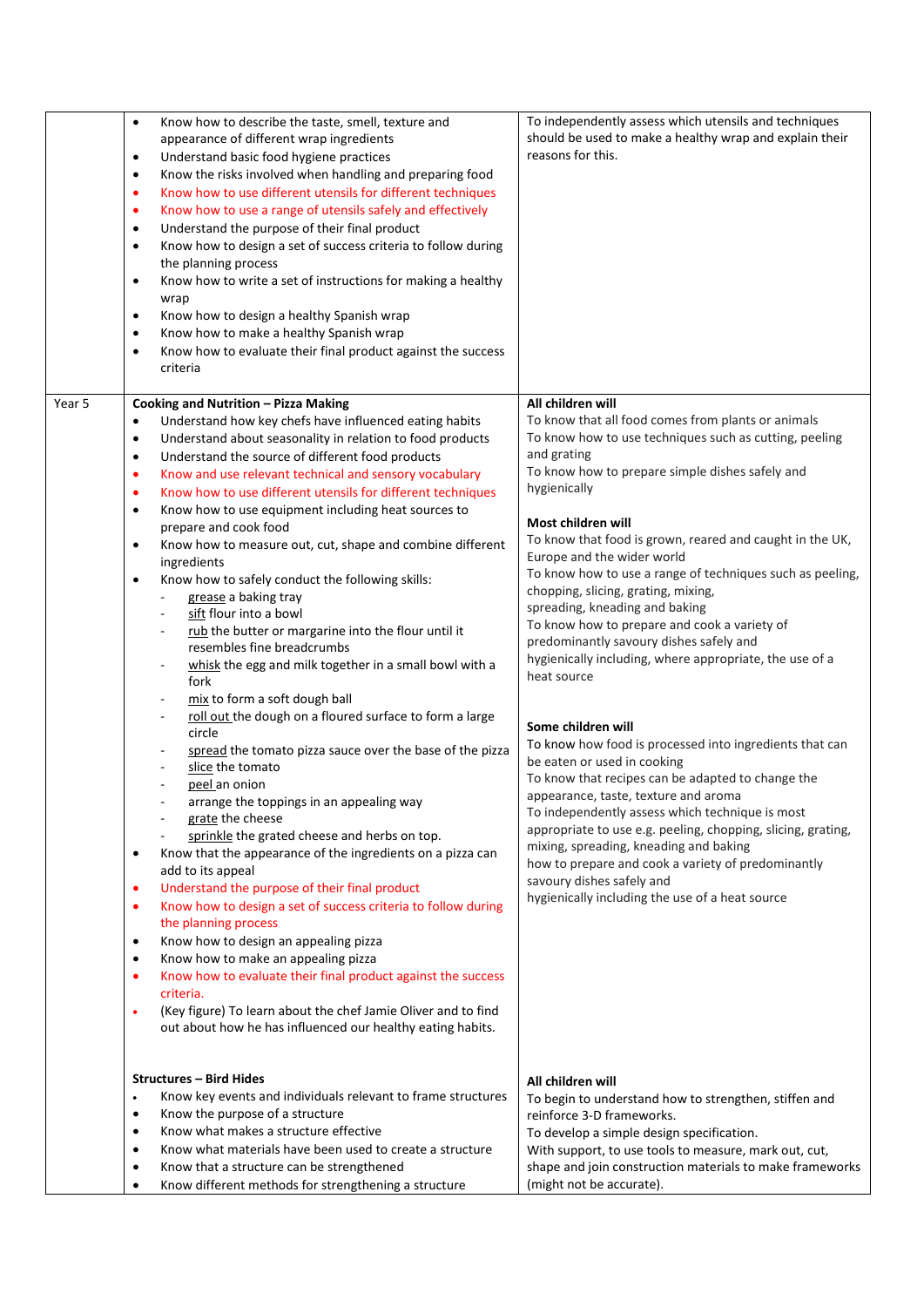|        | Know that some shapes are stronger than others in<br>$\bullet$<br>structures<br>Know different skills and techniques for accurately joining<br>$\bullet$<br>framework materials together such as paper straws, square<br>sectioned wood<br>Know the accurate and safe use of tools and equipment such<br>$\bullet$<br>as hacksaws, G-clamps, bench hooks, square section wood,<br>card triangles and hand drills to construct wooden frames<br>Understand the risks involved with using different equipment<br>$\bullet$<br>Know how to design a set of success criteria to follow during<br>$\bullet$<br>the planning process<br>Know how to evaluate their final product against the success<br>٠<br>criteria.<br>(Key figure/event) Know more about the famous landmark<br>$\bullet$<br>and frame structure The Eiffel Tower and how it contributed<br>to the city.                                                                                                                                                                                                                                                                                                                                                                                                                                                                                                  | To use finishing and decorative techniques.<br>Most children will<br>To understand how to strengthen, stiffen and reinforce 3-<br>D frameworks<br>To develop a simple design specification to guide the<br>development of their ideas and products.<br>To select from and use appropriate tools to accurately<br>measure, mark out, cut, shape and join construction<br>materials to make frameworks.<br>To use finishing and decorative techniques that are<br>suitable for the product.<br>Some children will<br>Understand how to strengthen, stiffen and reinforce 3-D<br>frameworks and do this effectively<br>To develop a simple design specification to guide the<br>development of their ideas and products, taking account<br>of constraints including time, resources and cost.<br>To competently select from and use appropriate tools to<br>accurately measure, mark out, cut, shape and join<br>construction materials to make frameworks.<br>To use finishing and decorative techniques suitable for the |
|--------|-------------------------------------------------------------------------------------------------------------------------------------------------------------------------------------------------------------------------------------------------------------------------------------------------------------------------------------------------------------------------------------------------------------------------------------------------------------------------------------------------------------------------------------------------------------------------------------------------------------------------------------------------------------------------------------------------------------------------------------------------------------------------------------------------------------------------------------------------------------------------------------------------------------------------------------------------------------------------------------------------------------------------------------------------------------------------------------------------------------------------------------------------------------------------------------------------------------------------------------------------------------------------------------------------------------------------------------------------------------------------|-------------------------------------------------------------------------------------------------------------------------------------------------------------------------------------------------------------------------------------------------------------------------------------------------------------------------------------------------------------------------------------------------------------------------------------------------------------------------------------------------------------------------------------------------------------------------------------------------------------------------------------------------------------------------------------------------------------------------------------------------------------------------------------------------------------------------------------------------------------------------------------------------------------------------------------------------------------------------------------------------------------------------|
| Year 6 | <b>Mechanical Systems - Fairground Rides</b><br>Know that fairground rides work using a mechanical system<br>$\bullet$<br>Know how different fairground rides work<br>$\bullet$<br>Know and understand the terms 'input' and 'output'<br>$\bullet$<br>Know and understand the term 'process'<br>$\bullet$<br>To know what a pulley is<br>$\bullet$<br>To know what a motor is<br>$\bullet$<br>To know how a pulley and a motor work in a circuit<br>$\bullet$<br>Know how to build a working circuit that incorporates a<br>$\bullet$<br>battery, a motor and a handmade switch<br>Know the accurate use of tools and equipment including<br>$\bullet$<br>cutting and stripping wire, and making secure electrical<br>connections<br>Know how to measure, mark, cut, shape and join using junior<br>$\bullet$<br>hacksaws, G-clamps, bench hooks, square section wood, card<br>triangles and hand drills to construct wooden frames<br>Know the accurate and safe use of tools and equipment such<br>$\bullet$<br>as hacksaws, G-clamps, bench hooks, square section wood,<br>card triangles and hand drills to construct wooden frames<br>Know how to design a set of success criteria to follow during<br>$\bullet$<br>the planning process<br>Know how to evaluate their final product against the success<br>٠<br>criteria.<br><b>Textiles - Mobile Phone Cases</b> | product they are designing and making and that are of<br>high quality.<br>All children will<br>To understand how a simple pulley system works.<br>With support, know how to design, make and evaluate<br>their own fairground ride with a working circuit.<br>Most children will<br>To understand and explain how a simple pulley system<br>works.<br>Know how to design, make and evaluate their own high<br>quality fairground ride with a working circuit.<br>Some children will<br>To understand, explain and evaluate different pulley<br>systems.<br>Independently design, make and evaluate their own high-<br>quality fairground ride with a working circuit.                                                                                                                                                                                                                                                                                                                                                   |
|        | Know how to thread a needle<br>٠<br>Know how to tie a knot at the end of their thread<br>$\bullet$<br>Know how to safely use a needle when sewing<br>٠<br>Know how to create the following stitches: running stitch,<br>$\bullet$<br>back stitch, blanket stitch, over stitch, cross stitch, chain<br>stitch, cross stitch, stem stitch, satin stitch, lazy daisy stitch.                                                                                                                                                                                                                                                                                                                                                                                                                                                                                                                                                                                                                                                                                                                                                                                                                                                                                                                                                                                               | All children will<br>Make a mobile phone case which either does not<br>incorporate both a decorative stitch or a method of<br>fastening. Make a design which is not clearly tailored to<br>suit a particular person.                                                                                                                                                                                                                                                                                                                                                                                                                                                                                                                                                                                                                                                                                                                                                                                                    |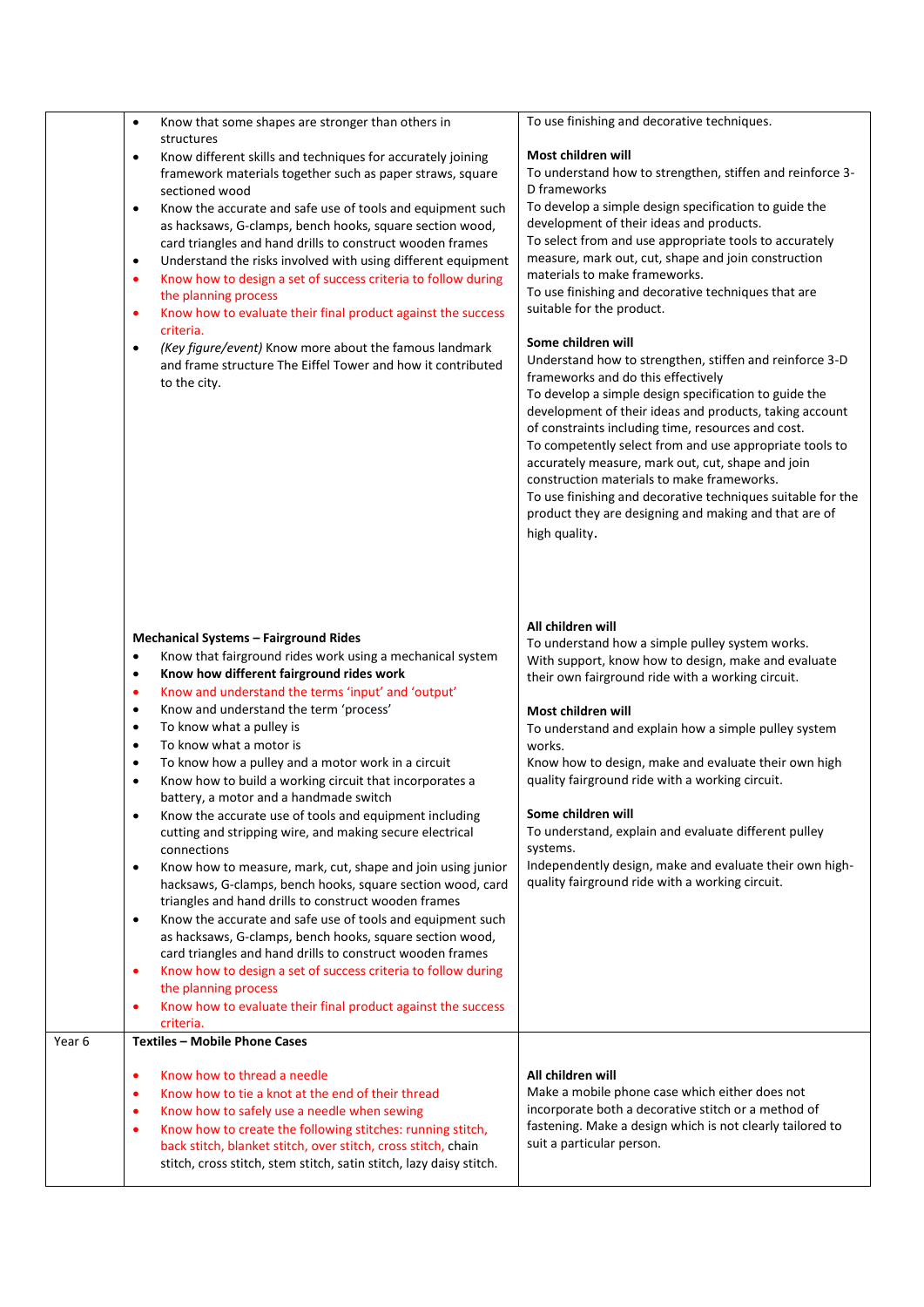| $\bullet$<br>$\bullet$<br>٠<br>$\bullet$<br>$\bullet$<br>$\bullet$<br>$\bullet$<br>$\bullet$<br>$\bullet$<br>$\bullet$<br>$\bullet$<br>$\bullet$<br>٠ | finished sewing<br>Know the purpose of different stitches<br>Evaluate the ease and success, purpose and strength of each<br>stitch.<br>Know how to overcome problems when sewing<br>Know the terms aesthetics, functionality and target market<br>Know how to create a set of success criteria<br>Know how to design their phone case for a particular person<br>Know and evaluate different ways to fasten the fabric<br>Know how to measure accurately<br>Know how to cut fabric accurately<br>Know how to sew on decorations<br>Know how to design and make their own phone cases<br>(Key figure) To learn about Mary Brooks Picken who had an<br>influential sewing career. To know her impact on sewing and<br>how she influenced women across the country.<br>Electrical Systems - Burglar Alarm<br>Know how to build a simple circuit | To make a mobile phone case using at least one decorative<br>stitch and fastening which is suited to a particular person.<br>Some children will<br>To use a range of decorative stitches and fastening<br>methods to make an original design for a mobile phone<br>case suited to a particular person.<br>All children will<br>To build a simple series circuit where a single output |
|-------------------------------------------------------------------------------------------------------------------------------------------------------|----------------------------------------------------------------------------------------------------------------------------------------------------------------------------------------------------------------------------------------------------------------------------------------------------------------------------------------------------------------------------------------------------------------------------------------------------------------------------------------------------------------------------------------------------------------------------------------------------------------------------------------------------------------------------------------------------------------------------------------------------------------------------------------------------------------------------------------------|---------------------------------------------------------------------------------------------------------------------------------------------------------------------------------------------------------------------------------------------------------------------------------------------------------------------------------------------------------------------------------------|
| $\bullet$<br>$\bullet$<br>$\bullet$<br>$\bullet$<br>٠<br>$\bullet$<br>٠<br>$\bullet$<br>$\bullet$<br>$\bullet$                                        | Know how simple switches work<br>Know different real life examples of different switches<br>Know the difference between a toggle switch, a push button<br>switch and a pressure switch<br>Know the needs for different kinds of switches in different<br>alarms<br>Know the most appropriate materials to use in a pressure<br>switch and why these are appropriate and others are not<br>Know how to use a computer program to control a circuit<br>that is appropriate for a burglar alarm<br>Know how to create a set of success criteria<br>Know how to design their burglar alarm for a particular<br>person and reason<br>Know the steps to take to make their product successfully<br>Know how to evaluate their final product against the success<br>criteria<br>Know how to use the equipment safely                                | device (lightbulb or buzzer) is controlled.<br>Most children will<br>To build a series circuit where two output devices<br>(lightbulb and buzzer) are controlled by one switch.<br>Some children will<br>To build a parallel circuit where two output devices<br>are controlled independently by two separate<br>switches.                                                            |

## **'Design' Knowledge:**

Year 3: Know what design criteria is for a product.

Year 4: Know how to develop design criteria for a product.

Year 5: Know how to use research to develop design criteria for a product and specific audience.

Year 6: Know how to use research to develop design criteria for a product and specific audience in order to inform the design of innovative, functional, appealing products that are fit for purpose.

Year 3: Know how to generate, develop and communicate ideas through discussions, annotated sketches and prototypes.

Year 4: Know how to generate, develop and communicate ideas through discussions, annotated sketches, prototypes and pattern pieces.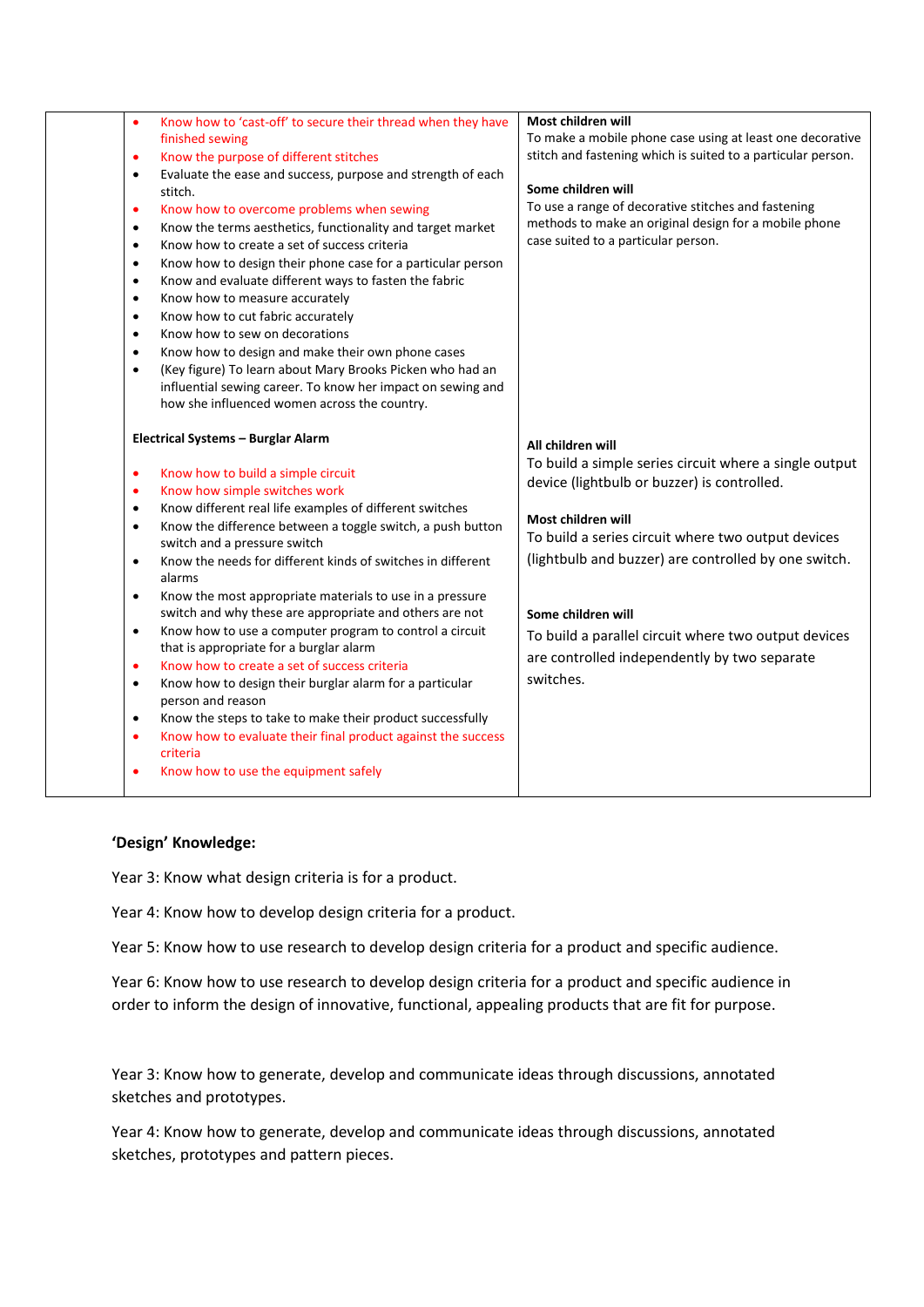Year 5: Know how to generate, develop and communicate ideas through discussions, annotated sketches, prototypes and cross-sectional and exploded diagrams.

Year 6: Know how to generate, develop and communicate ideas through discussions, annotated sketches, pattern pieces, prototypes, cross-sectional and exploded diagrams and computer aided design.

### **'Make' Knowledge:**

Know what tools and equipment to choose to perform practical tasks (progression seen in the accuracy of their use).

Know how to choose materials and components based on their function and aesthetic qualities.

## **'Evaluate' Knowledge:**

Know how to investigate and analyse existing products

Know how to evaluate their ideas against own design criteria

Know how to peer evaluate to improve work

## **'Technical' Knowledge:**

Know how key events and individuals in DT shaped the world.

## **Cultural Capital Knowledge:**

#### **Year 3 –**

Mechanical Systems - *(Key figure)* To learn about Archimedes who first described the lever. This leads the children onto thinking about levers that they already know of.

Shell Structures – (*key figure)* To learn about pioneering thin-shell designers Félix Candela Outeriño and Pier Luigi Nervi.

Cooking and Nutrition – (*key figure)* To learn about the origin of the Sandwich and how it was named after the fourth Earl of Sandwich John Montagu.

#### **Year 4 –**

Textiles - *(Key figure)* To learn about the history of mittens and the role that Marit Emstad and Abby Condon played in developing them.

Electrical Circuits – (*key figure)* To learn about the Greek mathematician Archytas of Tarentum and how he created the first robot.

(*Key figure)* To learn about Lewis Howard Latimer and how he helped to invent the incandescent light bulb.

Cooking and Nutrition – (*key figure)* To learn about José Andrés, the Spanish chef and how he has contributed positively to the community and wider world through food.